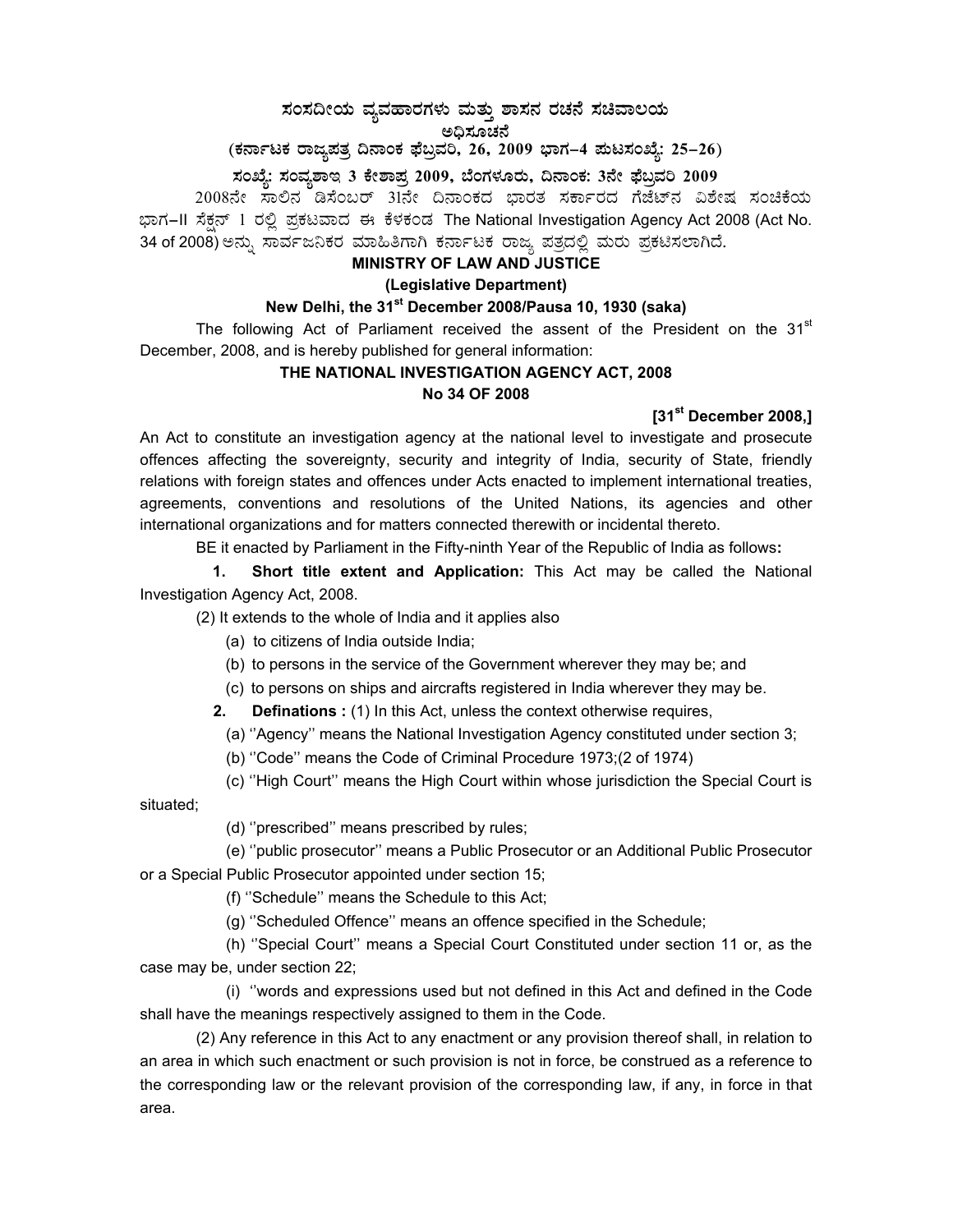#### **CHAPTER II**

#### **NATIONAL INVESTIGATION AGENCY**

 **3. Constitution of National Investigation Agency :** (1) Notwithstanding anything in the Police Act, 1861, (5 of 1861) the Central Government may constitute a special agency to be called the National Investigation Agency for investigation and prosecution of offences under the Acts specified in the Schedule.

 (2) Subject to any orders which the Central Government may make in this behalf officers of the Agency shall have throughout India in relation to the investigation of Schedule Offences and arrest of persons concerned in such offences, all the powers, duties, privileges and liabilities which police officers have in connection with the investigation of offences committed therein.

 (3) Any officer of the Agency of, or above the rank of sub-Inspector may, subject to any orders which the Central Government may make in this behalf, exercise throughout India, any of the powers of the officer-in-charge of a police station in the area in which he is present for the time being and when so exercising such powers shall subject to any such orders as aforesaid, be deemed to be an officer-in-charge of a police station discharging the functions of such an officer within the limits of his station.

**4. Superintendence of National Investigation Agency:** (1) The superintendence of the Agency shall vest in the Central Government.

 (2) The administration of the Agency shall vest in an officer designated as the Director-General appointed in this behalf by the Central Government who shall exercise in respect of the Agency such of the powers exercisable by a Director-General of Police in respect of the Police force in a State, as the Central Government may specify in this behalf.

**5. Manner of constitution of Agency and conditions of service of members :** Subject to the provisions of this Act, the agency shall be constituted in such manner as may be prescribed and the conditions of service of persons employed in the Agency shall be such as may be prescribed.

#### **CHAPTER IIII**

## **INVESTIGATION BY THE NATIONAL INVESTIGATION AGENCY**

 **6. Investigation of Scheduled Offences :** (1) On receipt of information and recording thereof under section 154 of the Code relating to any Schedule Offence the officer-incharge of the Police station shall forward the report to the State Government forthwith.

 (2) On receipt of the report under sub-section (1), the State Government shall forward the report to the Central Government as expeditiouly as possible.

 (3) On receipt of report from the State Government, the Central Government shall determine on the basis of information made available by the State Government or received from other sources, within fifteen days from the date of receipt of the report, whether the offence is a Scheduled Offence or not and also whether, having regard to the gravity of the offence and other relevant factors, it is a fit case to be investigated by the Agency.

 (4) Where the Central Government is of the opinion that the offence is a Schedules Offence and it is a fit case to be investigated by the Agency, it shall direct the Agency to investigate the said offence.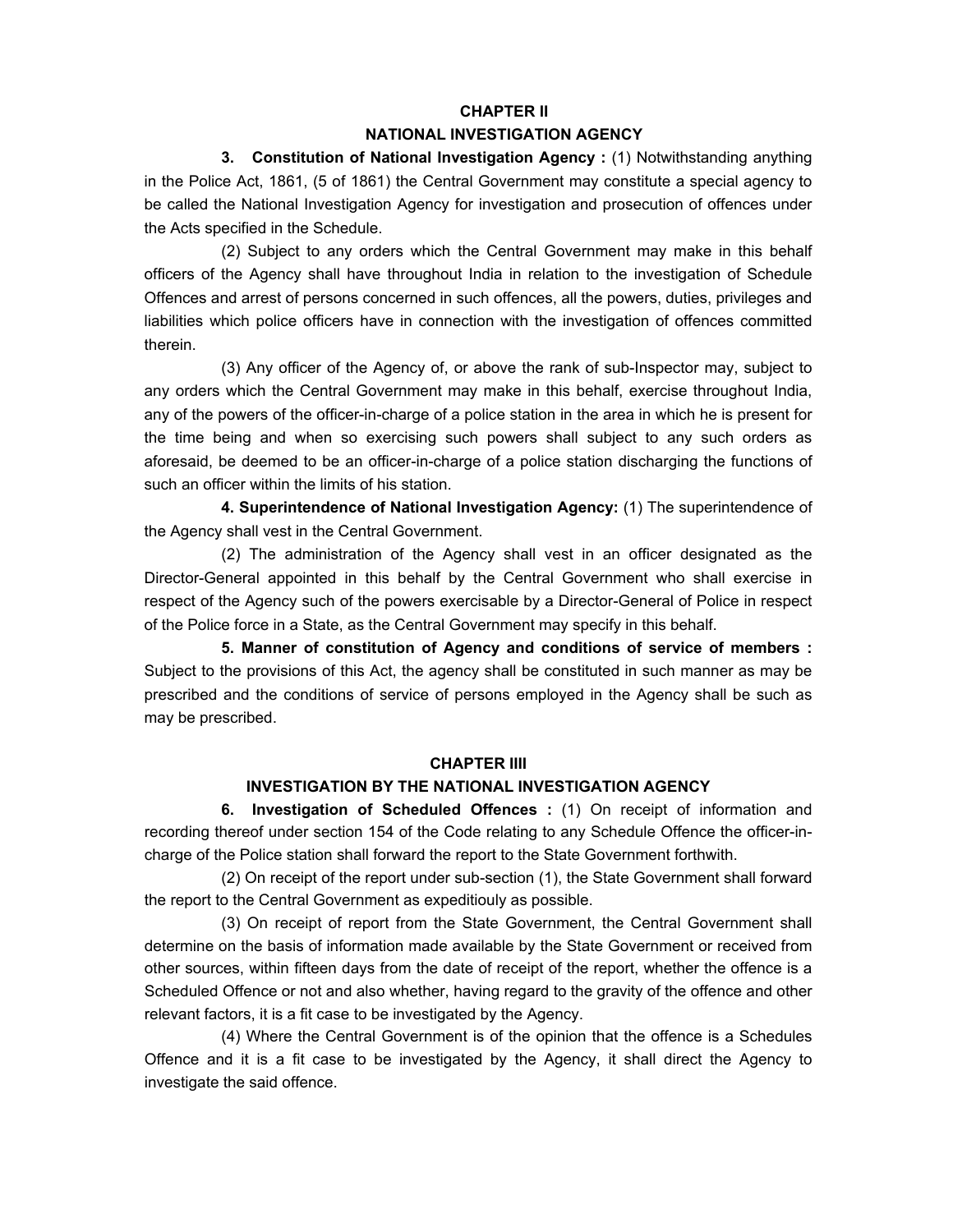(5) Notwithstanding anything contained in this section, if the Central Government is of the opinion that a Scheduled Offence has been committed which is required to be investigated under this act, it may, suo motu, direct the Agency to investigate the said offence.

 (6) Where any direction has been given under sub-section (4) or sub-section (5) the State Government and any police officer of the State Government investigating the offence shall not proceed with the investigation and shall forthwith transmit the relevant documents and records to the Agency.

 (7) For the removal of doubts, it is hereby declared that till the Agency takes up the Investigation of the case, it shall be the duty of the officer-in-charge of the police station to continue the investigation.

**7. Power to transfer investigation to State Government:** While investigating any offence under this Act, the Agency, having regard to the gravity of the offence and other relevant factors, may-

(a) if it is expendient to do so, request the State Government to associate itself with the investigation; or

 (b) with the previous approval of the Central Government, transfer the case to the State Government for investigation and trial of the offence.

**8. Power to investigate connected offences:** While investigating any Scheduled Offence, the Agency may also investigate any other offence which the accused is alleged to have committed if the offence is connected with the Scheduled Offence.

 **9. State Government to extend assistance to National Investigation Agency: :**  The State Government shall extend all assistance and co-operation to the Agency for investigation of the Scheduled Offences.

 **10. Power of State Government to investigate Scheduled Offences :** Save as otherwise provided in this Act, nothing contained in this Act shall affect the powers of the State Government to investigate and prosecute any Scheduled Offence or other offences under any law for the time being in force.

# **CHAPTER IV**

# **SPECIAL COURTS**

**11. Power of Central Government to constitute Special Courts : (1) The Central** Government shall, by notification in the Official Gazette, for the trial of Scheduled Offences, constitute one or more Special Courts for such area or areas, or for such case or class or group of cases, as, may be specified in the notification.

(2) Where any question arises as to the jurisdiction of any Special Court, it shall be referred to the Central Government whose decision in the matter shall be final.

 (3) A Special Court shall be presided over by a judge to be appointed by the Central Government on the recommendation of the Chief Justice of the High Court.

 (4) The Agency may make an application to the Chief Justice of the High Court for appointment of a Judge to preside over the Special Court.

 (5) On receipt of an application under sub-section (4) the Chief Justice shall, as soon as possible and not later than seven days,. recommend the name of a judge for being appointed to preside over the Special Court.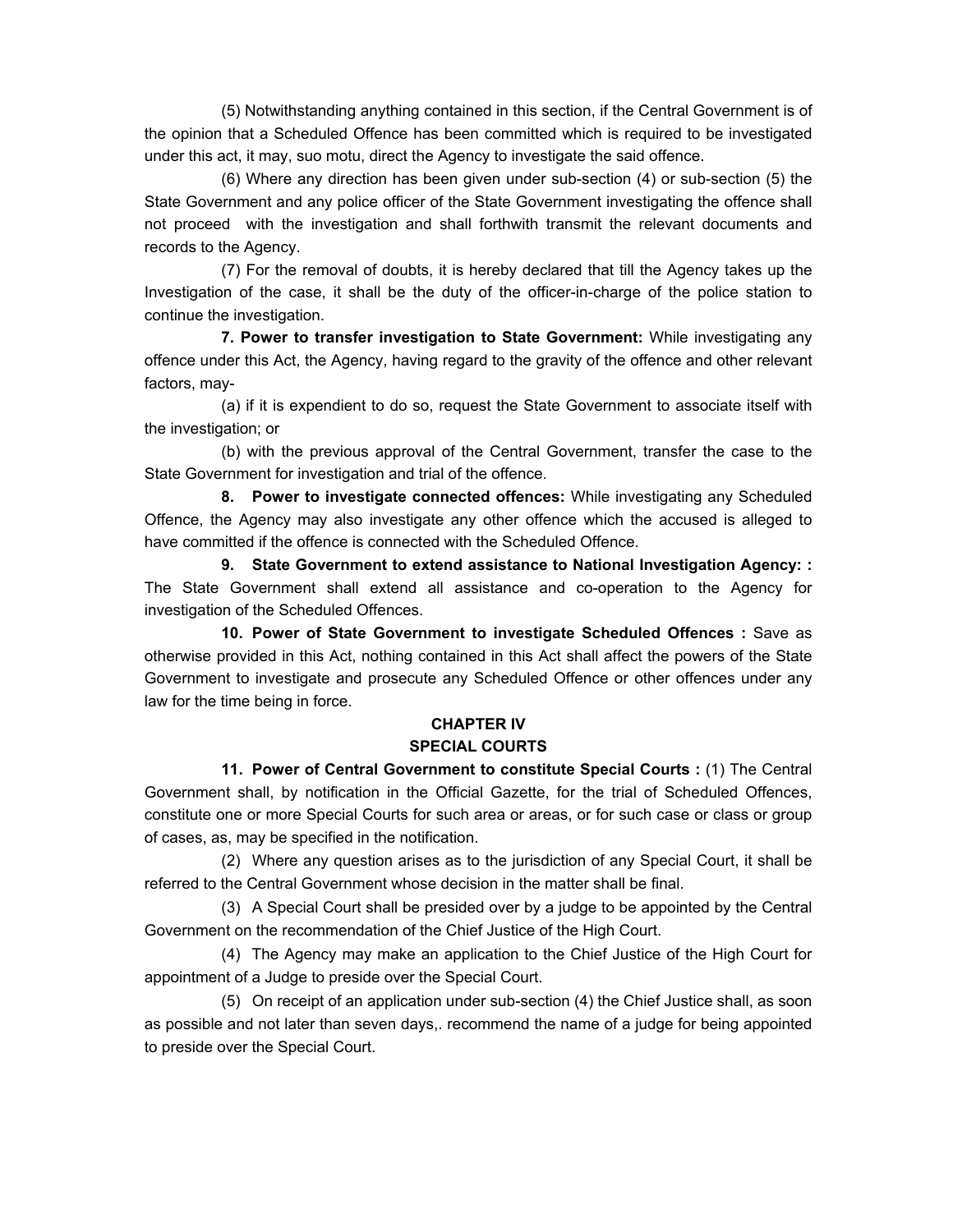(6) The Central Government may, if required appoint an additional Judge or additional judges to the Special Court, on the recommendation of the Chief Justice of the High Court.

 (7) A Person shall not be qualified for appointment as a Judge or an additional judge of a Special Court unless he is, immediately before such appointment, a Sessions Judge or an Additional Sessions Judge in any State.

 (8) For the removal of doubts it is hereby provided that the attainment by a person appointed as a Judge or an additional judge of a Special Court, of the age of superannuation under the rules applicable to him in the service to which he belongs shall not affect his continuance as such judge or additional judge and the Central Government may by order direct that he shall continue as judge until a specified date or until completion of the trial of the case or cases before him as may be specified in that order.

 (9) Where any additional judge or additional judges is or are appointed in a Special Court, the judge of the Special Court may, from time to time by general or special order, in writing, provide for the distribution of business of the Special Court among all judges including himself and the additional judge or additional judges and also for the disposal of urgent business in the event of his absence or the absence of any additional judge.

**12. Place of sitting:** A Special Court may, on its own motion or on an application made by the Public Prosecutor and if it considers it expedient or desirable so to do, sit for any of its proceedings at any place other than its ordinary place of sitting.

 **13. Jurisdiction of Special Courts :** (1) Notwithstanding anything contained in the Code, every Scheduled Offence investigated by the Agency shall be tried only by the Special Court within whose local jurisdiction it was committed.

(2) If, having regard to the exigencies of the situation prevailing in a State if,

(a) it is not possible to have a fair, impartial or speedy trial; or

 (b) it is not feasible to have the trial without occasioning the breach of peace or grave risk to the safety of the accused the witnesses, the Public Prosecutor or a judge of the Special Court or any of them;or

(c) it is not otherwise in the interests of justice,

 the Supreme Court may transfer any case pending before a Special Court to any other Special Court within that State or in any other State and the High Court may transfer any case pending before a Special Court situated in that State to any other Special Court within the State.

 (3) The Supreme Court or the High Court, as the case may be may act under this section either on the application of the Central Government or a party interested and any such application shall be made by motion which shall except when the applicant is the Attorney-General for India, be supported by an affidavit or affirmation

**14. Powers of Special Courts with respect to other offences :**(1) When trying any offence, a Special Court may also try any other offence with which the accused may, under the Code be charged, at the same trial if the offence is connected with such other offence.

 (2) If, in the course of any trial under this Act of any offence, it is found that the accused person has committed any other offence under this Act or under any other law, the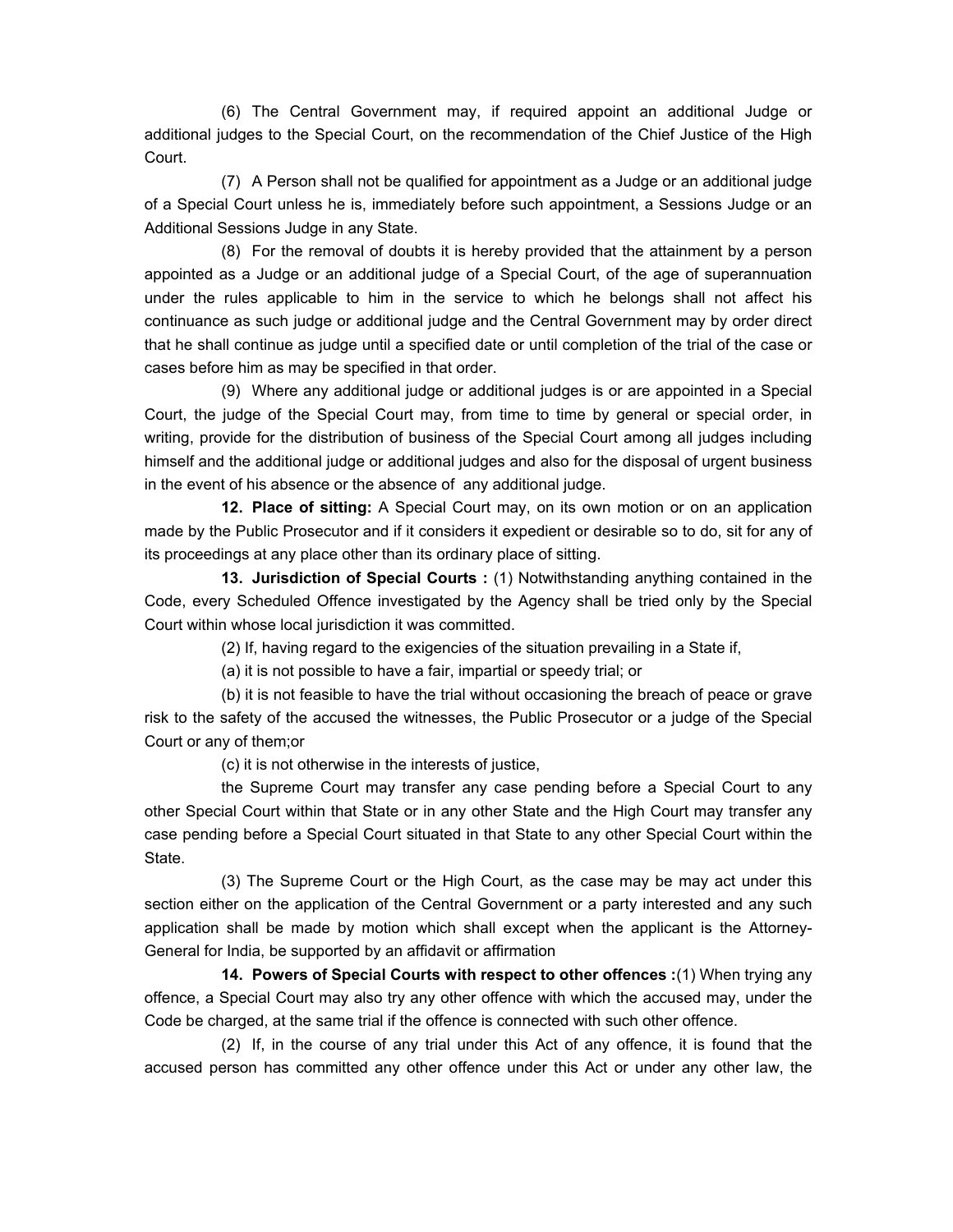Special Court may convict such person of such other offence and pass any sentence or award punishment authorised by this Act, or as the case may be, under such other law.

**15. Public Prosecutors :** (1) The Central Government shall appoint a person to be the Public Prosecutor and may appoint one or more persons to be the Additional Public Prosecutor or Additional Public Prosecutors:

Provided that the Central Government may also appoint for any case or class or group of cases a Special Public Prosecutor.

 (2) A Person shall not be qualified to be appointed as a Public Prosecutor or an Additional Public Prosecutor or a Special Public Prosecutor under this section unless he has been in practice as an Advocate for not less than seven years or has held any post, for a period of not less than seven years, under the Union or a State, requiring special knowledge of law.

 (3) Every person appointed as a Public Prosecutor or an Additional Public Prosecutor or a Special Public Prosecutor under this section shall be deemed to be a Public Prosecutor within the meaning of clause (u) of section 2 of the Code, and the provisions of the Code shall have effect accordingly.

**16. Procedure and powers of Special Courts :** (1) A Special Court may take cognizance of any offence, without the accused being committed to it for trial upon receiving a complaint of facts that constitute such offence or upon a police report of such facts.

(2) Where an offence triable by a Special Court is punishable with imprisonment for a term not exceeding three years or with fine or with both, the Special Court may, notwithstanding anything contained in sub-section (1) of section 260 or section 262 of the Code, try the offence is a summary way in accordance with the procedure prescribed in the Code and the provisions of sections 263 to 265 of the Code shall, so far as may be, apply to such trial;

 Provided that when, in the course of a summary trial under this sub-section, it appears to the Special Court that the nature of the case is such that it is not desirable to try it in a summary way, the Special Court shall recall any witnesses who may have been examined and proceed to re-hear the case in the manner provided by the provisions of the Code for the trial of such offence and the said provisions shall apply to and in relation to, a Special Court as they apply to and in relation to a Magistrate;

 Provided further that in the case of any conviction in a summary trial under this section, it shall be lawful for a Special Court to pass a sentence of imprisonment for a term not exceeding one year and with fine which may extend to five lakh rupees.

 (3) Subject to the other provisions of this Act, a Special Court shall, for the purpose of trial of any offence, have all the powers of a Court of Session and shall try such offence as if it were a Court of Session so far as may be in accordance with the procedure prescribed in the Code for the trial before a Court of Session.

 (4) Subject to the other provisions of this Act, every case transferred to a Special Court under sub-section (2) of section 13 shall be dealt with as if such case had been transferred under section 406 of the Code to such Special Court.

 (5) Notwithstanding anything contained in the Code, but subject to the provisions of section 299 of the Code, a Special Court may, if it thinks fit and for reasons to be recorded by it, proceed with the trial in the absence of the accused or his pleader and record the evidence of any witness, subject to the right of the accused to recall the witness for cross-examination.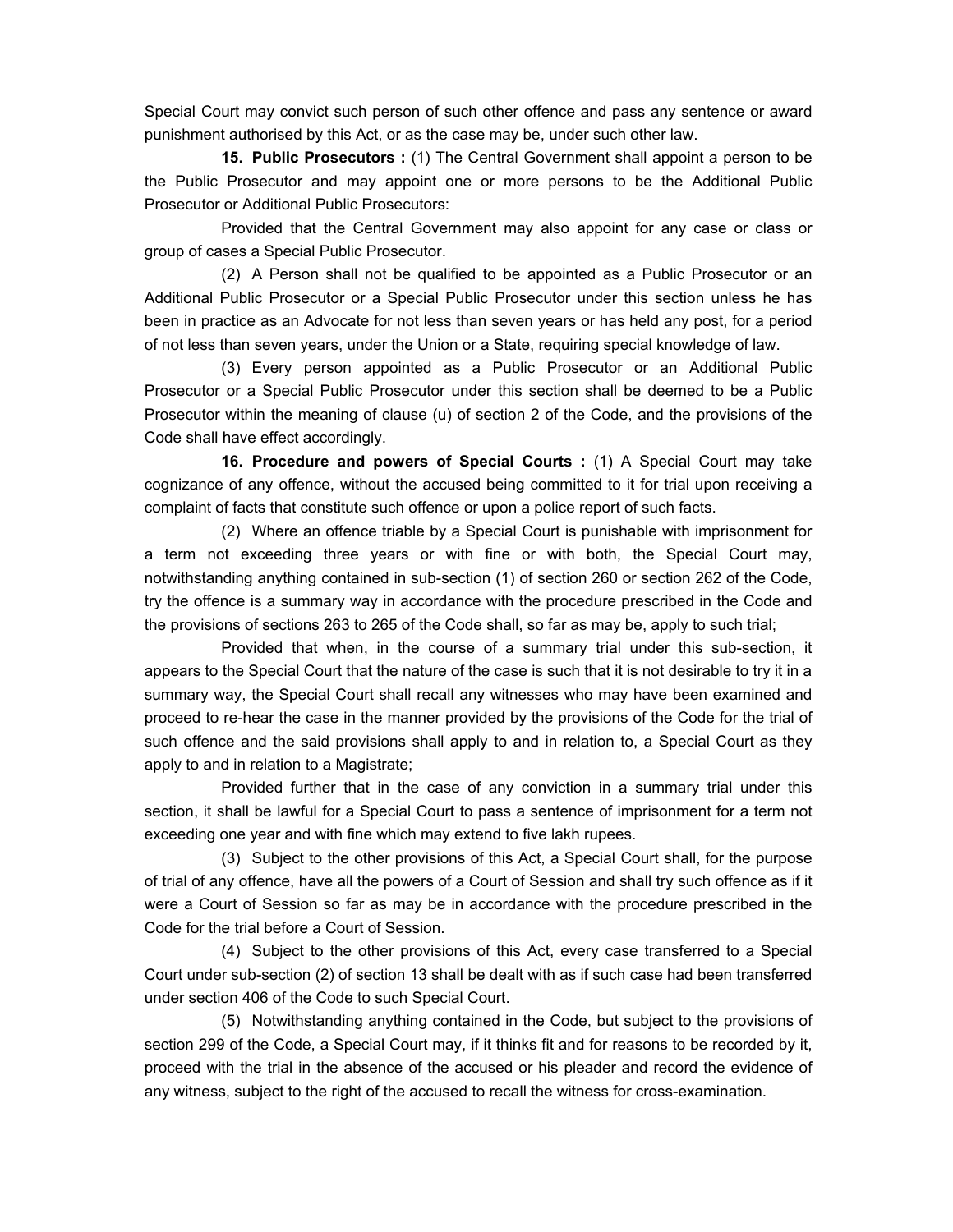**17. Protection of witnesses :** (1) Notwithstanding anything contained in the Code, the proceedings under this Act may, for reasons to be recorded in writing be held in camera if the Special Court so desires.

(2) On an application made by a witness in any proceeding before it or by the Public Prosecutor in relation to such witness or on its own motion, if the Special Court is satisfied that the life of such witness is in danger, it may ,for reasons to be recorded in writing, take such measures as it deems fit for keeping the identity and address of such witness secret.

 (3) In particular, and without prejudice to the generality of the provisions of sub section(2), the measures which a Special Court may take under that sub-section may include

(a) the holding of the proceedings at a place to be decided by the Special Court;

 (b) the avoiding of the mention of the names and addresses of the witnesses in its orders or judgements or in any records of the case accessible to public;

 (c) the issuing of any directions for securing that the identity and address of the witnesses are not disclosed; and

 (d) a decision that it is in the public interest to order that all or any of the proceedings pending before such a Court shall not be published in any manner.

 (4) Any person who contravenes any decision or direction issued under sub-section (3) shall be punishable with improsonment for a term which may extend to three years and with fine which may extend to one thousand rupees.

**18. Sanction for prosecution :** No prosecution, suit or other legal proceedings shall be instituted in any court of law, except with the previous sanction of the Central Government, against any member of the Agency or any person acting on his behalf in respect of anything done or purported to be done in exercise of the powers conferred by this Act.

 **19. Trial by Special Court to have precedence :**The trial under this Act of any offence by a Special Court shall be held on day-to-day basis on all working days and have precedence over the trial of any other case against the accused in any other court (not being a Special Court) and shall be concluded in preference to the trial of such other case and accordingly the trial of such other case shall, if necessary. remain in abeyance.

 **20. Power to transfer cases to regular courts :** Where, after taking cognizance of any offence, a Special Court is of the opinion that the offence is not triable by it, it shall, notwithstanding that it has no jurisdiction to try such offence, transfer the case for the trial of such offence to any court having jurisdiction under the code and the Court to which the case is transferred may proceed with the trial of the offence as if it had taken cognizance of the offence.

 **21. Appeals :** (1) Notwithstanding anything contained in the Code, an appeal shall lie from any judgment, sentence or order, not being an interlocutory order, of a Special Court to the High Court both on facts and on law.

(2) Every appeal under sub-section (1) shall be heard by a bench of two judges of the High Court and shall, as far as possible, be disposed of within a period of three months from the date of admission of the appeal.

 (3) Except as aforesaid, no appeal or revision shall lie to any court from any judgement, sentence or order including an interlocutory order of a Special Court.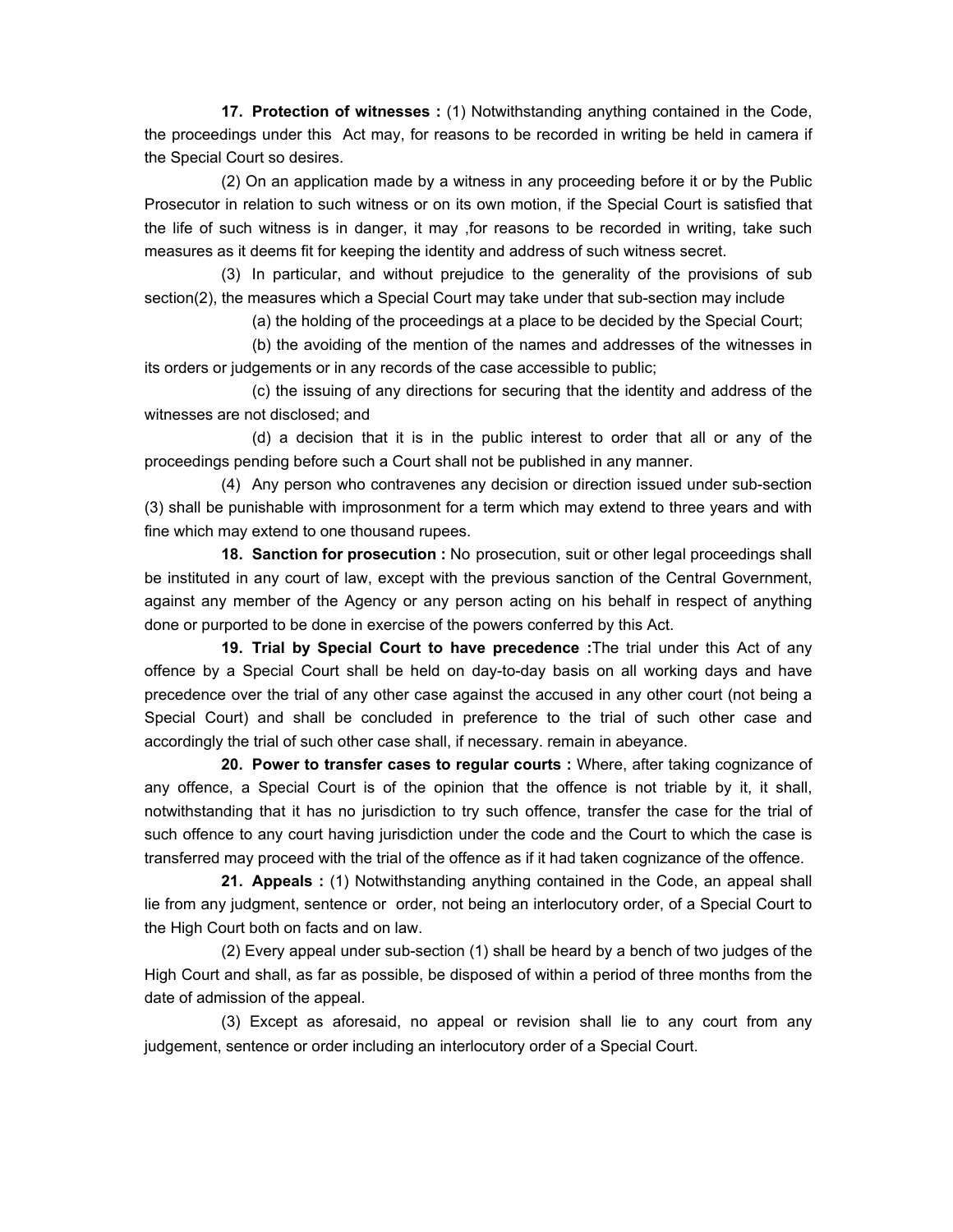(4) Notwithstanding anything contained in sub-section (3) of section 378 of the Code, an appeal shall lie to the High Court against an order of the Special Court granting or refusing bail.

 (5) Every appeal under this section shall be preferred within a period of thirty days from the date of the judgement, senctence or order appealed from:

 Provided that the High Court may entertain an appeal after the expiry of the said period of thirty days if it is satisfied that the appellant had sufficient cause for not preferring the appeal within the period of thirty days:

 Provided further that no appeal shall be entertained after the expiry of period of ninety days.

**22. Power of State Government to constitute Special Courts :** (1) The State Government may constitute one or more Special Courts for the trial of offences under any or all the enactments specified in the Schedule.

 (2) The provisions of this Chapter shall apply to the Special Courts constituted by the State Government under sub-section (1) and shall have effect subject to the following modifications, namely-

 (i) references to ''Central Government'' in sections 11 and 15 shall be construed as references to State Government;

 (ii) reference to ''Agency'' in sub-section (1) of section 13 shall be construed as a reference to the ''investigation agency of the State Government'',

 (iii) reference to ''Attorney-General for India'' in sub-section (3) of section 13 shall be construed as reference to ''Advocate-General of the State''.

 (3) The jurisdiction conferred by this Act on a Special Court shall, until a Special Court is constituted by the State Government under sub-section (1) in the case of any offence punishable under this Act, notwithstanding anything contained in the Code, be exercised by the Court of Session of the division in which such offence has been committed and it shall have all the powers and follow the procedure provided under this Chapter.

 (4) On and from the date when the Special Court is constituted by the State Government the trial of any offence investigated by the State Government under the provisions of this Act, which would have been required to be held before the Special Court, shall stand transferred to that Court on the date on which it is constituted.

#### **CHAPTER V**

#### **MISCELLANEOUS**

 **23. Power of High Courts to make rules :** The High Court may, by notification in the Official Gazette, make such rules, as it may deem necessary for carrying out the provisions of this Act relating to Special Courts within its territory.

 **24. Power to remove difficulties :** (1) If any difficulty arises in giving effect to the provisions of this Act, the Central Government may, by order published in the Official Gazette make such provisions, not inconsistent with the provisions of this Act, as may appear to it to be necessary or expedient for removing the difficulty.

Provided that no order shall be made, under this section after the expiration of two years from the commencement of this Act.